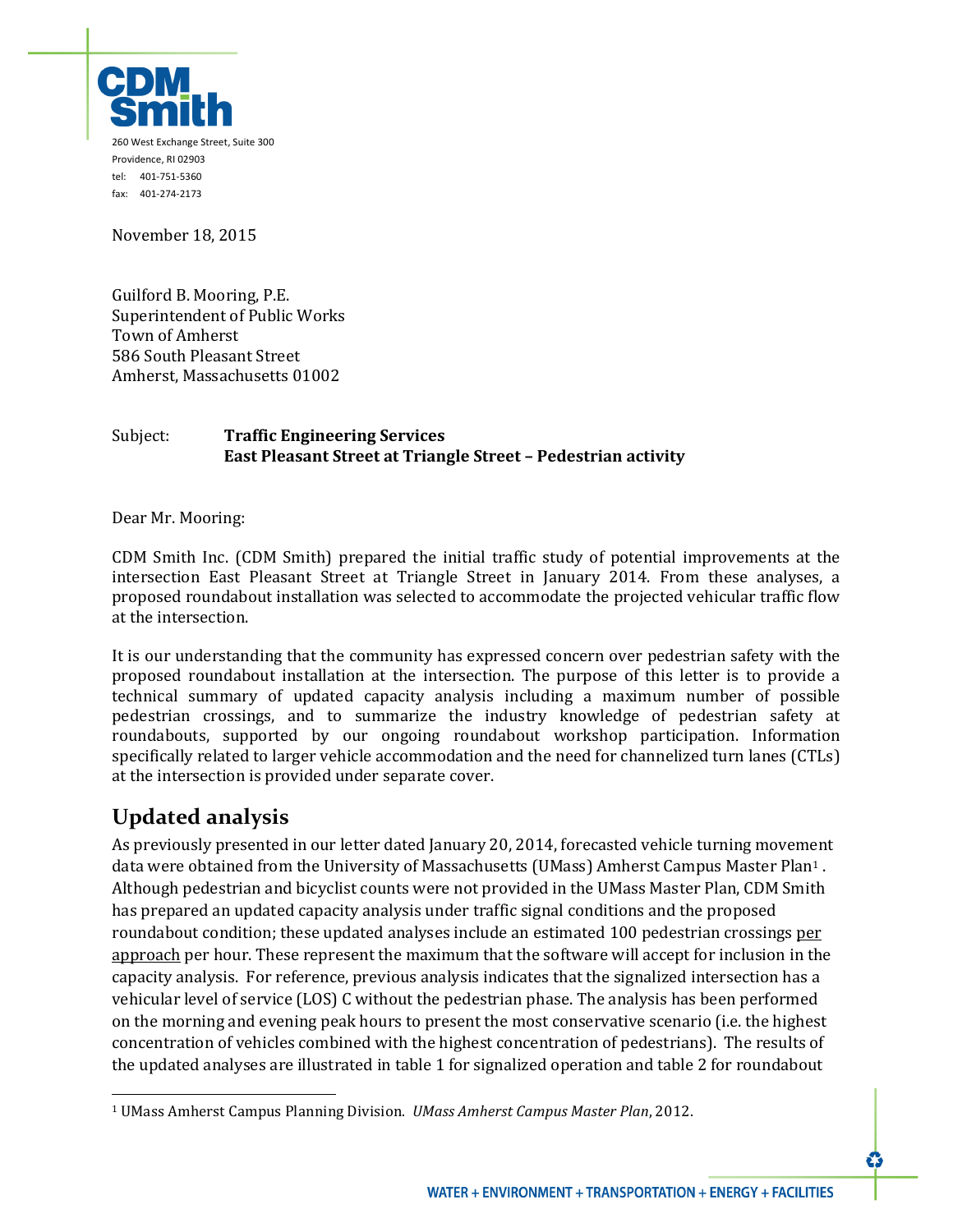

operation, both with maximum pedestrian crossings to provide an even comparison of traffic controls.

|                                                     | ס-ט-יט-        |          |              |       |      | °07   |              |              |                          |       |
|-----------------------------------------------------|----------------|----------|--------------|-------|------|-------|--------------|--------------|--------------------------|-------|
| Intersection                                        | Approach       | Lane     | 2033 AM Peak |       |      |       | 2033 PM Peak |              |                          |       |
|                                                     |                |          | <b>LOS</b>   | Delay | V/C  | Queue | LOS          | <b>Delay</b> | V/C                      | Queue |
| East<br>Pleasant<br>Street at<br>Triangle<br>Street | NB             | L        | C            | 22.5  | 0.37 | 99    | B            | 17.0         | 0.28                     | 91    |
|                                                     |                | T R      | C            | 21.9  | 0.30 | 154   | C            | 24.6         | 0.47                     | 237   |
|                                                     | <b>SB</b>      | L        | C            | 20.6  | 0.08 | 27    | C            | 24.0         | 0.10                     | 26    |
|                                                     |                | T R      | D            | 40.0  | 0.76 | 333   | C            | 31.4         | 0.53                     | 208   |
|                                                     | EB             | L T      | D            | 41.6  | 0.63 | 121   | F            | 228.5        | 1.37                     | 409   |
|                                                     |                | R        | C            | 29.7  | 0.07 | 18    | C            | 30.1         | 0.13                     | 56    |
|                                                     | WB             | L T<br>R | F            | 196.0 | 1.31 | 538   | F            | 309.4        | 1.56                     | 420   |
|                                                     | <b>Overall</b> |          | F            | 83.2  |      |       | F            | 122.1        | $\overline{\phantom{0}}$ |       |

#### **Table 1 – Future (2033) LOS Analysis (signalized with pedestrian crossings)**

| Table 2 - Future (2033) LOS Analysis (roundabout with pedestrian crossings) |  |  |  |  |  |
|-----------------------------------------------------------------------------|--|--|--|--|--|
|-----------------------------------------------------------------------------|--|--|--|--|--|

| Intersection | Approach <sup>'</sup> | Lane  | 2033 AM Peak |              |      |              | 2033 PM Peak |              |                          |       |
|--------------|-----------------------|-------|--------------|--------------|------|--------------|--------------|--------------|--------------------------|-------|
|              |                       |       | LOS          | <b>Delay</b> | V/C  | <b>Oueue</b> | LOS.         | <b>Delay</b> | V/C                      | Oueue |
| East         | <b>NB</b>             | L T R | A            | 8.2          | 0.40 | 49           |              | 15.3         | 0.62                     | 106   |
| Pleasant     | <b>SB</b>             | L T R |              | 24.8         | 0.73 | 133          | B            | 11.2         | 0.44                     | 52    |
| Street at    | EB                    | L T R | A            | 7.8          | 0.28 | 27           |              | 15.3         | 0.65                     | 120   |
| Triangle     | WB                    | L T R |              | 16.4         | 0.64 | 110          | В            | 13.0         | 0.49                     | 61    |
| Street       | <b>Overall</b>        |       |              | 15.5         | -    | -            | В            | 14.1         | $\overline{\phantom{0}}$ |       |

As shown in Tables 1 and 2, the analysis results indicate that the high volume of pedestrian crossings will degrade level of service (LOS) under signalized conditions from an overall LOS C (without pedestrian crossings) to an overall LOS F. However, under roundabout conditions, the high volume of pedestrian crossings increase the anticipated vehicle delays by less than one second per approach. The traffic signal must stop all traffic flow in order to process the crossing pedestrians under the current exclusive pedestrian phasing. For roundabouts, all traffic does not stop for crossing pedestrians; roundabouts can more readily accommodate crossing pedestrians without experiencing significant reductions in traffic flow nor increases in delays. Therefore, it is anticipated that high volumes of pedestrians at the intersection under roundabout operations will not significantly impact vehicular level of service.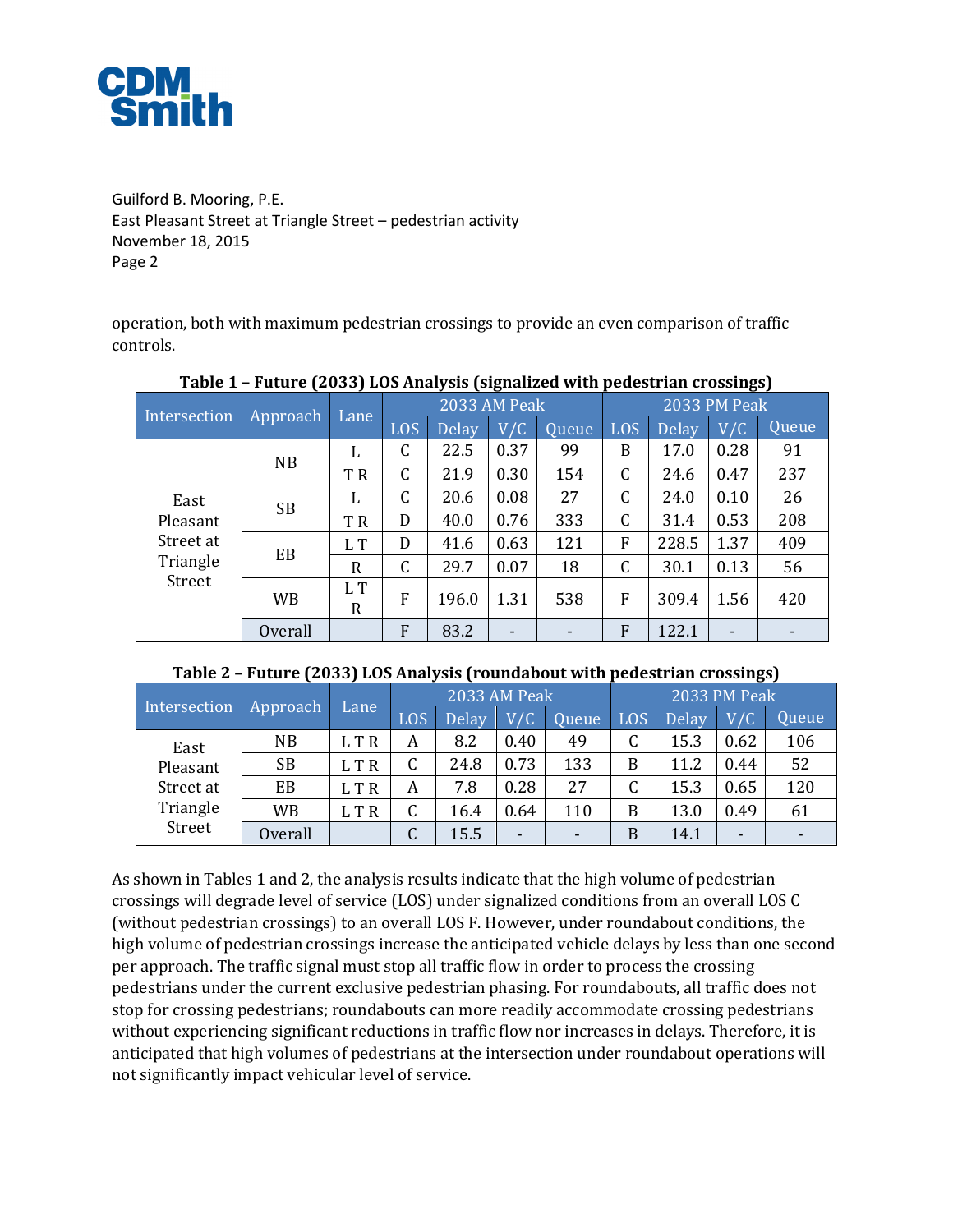

# **Roundabouts and Pedestrian safety**

## **Current Literature**

The safety aspects of roundabouts versus traffic signals and other intersection controls have been demonstrated in numerous studies conducted by industry and government agencies. The foremost guidance on roundabout studies and design is promulgated by the National Cooperative Highway Research Program (NCHRP) in cooperation with the US Department of Transportation (USDOT) and the FHWA. NCHRP has studied roundabouts since the 1990's, with publication of several reports, including Report 572 Roundabouts in the US, followed by the second edition of Report 672 Roundabouts: An Informational Guide. Additional research as well as on-going roundabout design workshops are constantly evolving. We note the following research documents that include commentary on pedestrian safety at roundabouts versus traffic signals and summarize the highlights of the literature research into an overall general assessment below.

- NCHRP Report 672 Roundabouts: An Informational Guide, Second Edition http://onlinepubs.trb.org/onlinepubs/nchrp/nchrp\_rpt\_672.pdf
- Enhancing Intersection Safety Through Roundabouts: An ITE Informational Report http://trid.trb.org/view.aspx?id=781661
- The Insurance Institute for Highway Safety http://www.iihs.org/iihs/topics/t/roundabouts/topicoverview
- AARP's liveable communities Modern Roundabout fact sheet http://www.aarp.org/content/dam/aarp/livable-communities/documents-2014/Livability%20Fact%20Sheets/Modern-Roundabouts-Fact-Sheet.pdf
- October 15, 2015 ASEE Applied Roundabout Design Workshop

#### *Vehicle speeds*

Properly designed roundabouts result in entry and circulating vehicle speeds between 18-25 mph, depending on the approach geometry, size of the roundabout and the exit geometry. The smaller the roundabout diameter, the slower the vehicle speeds in the roundabout.

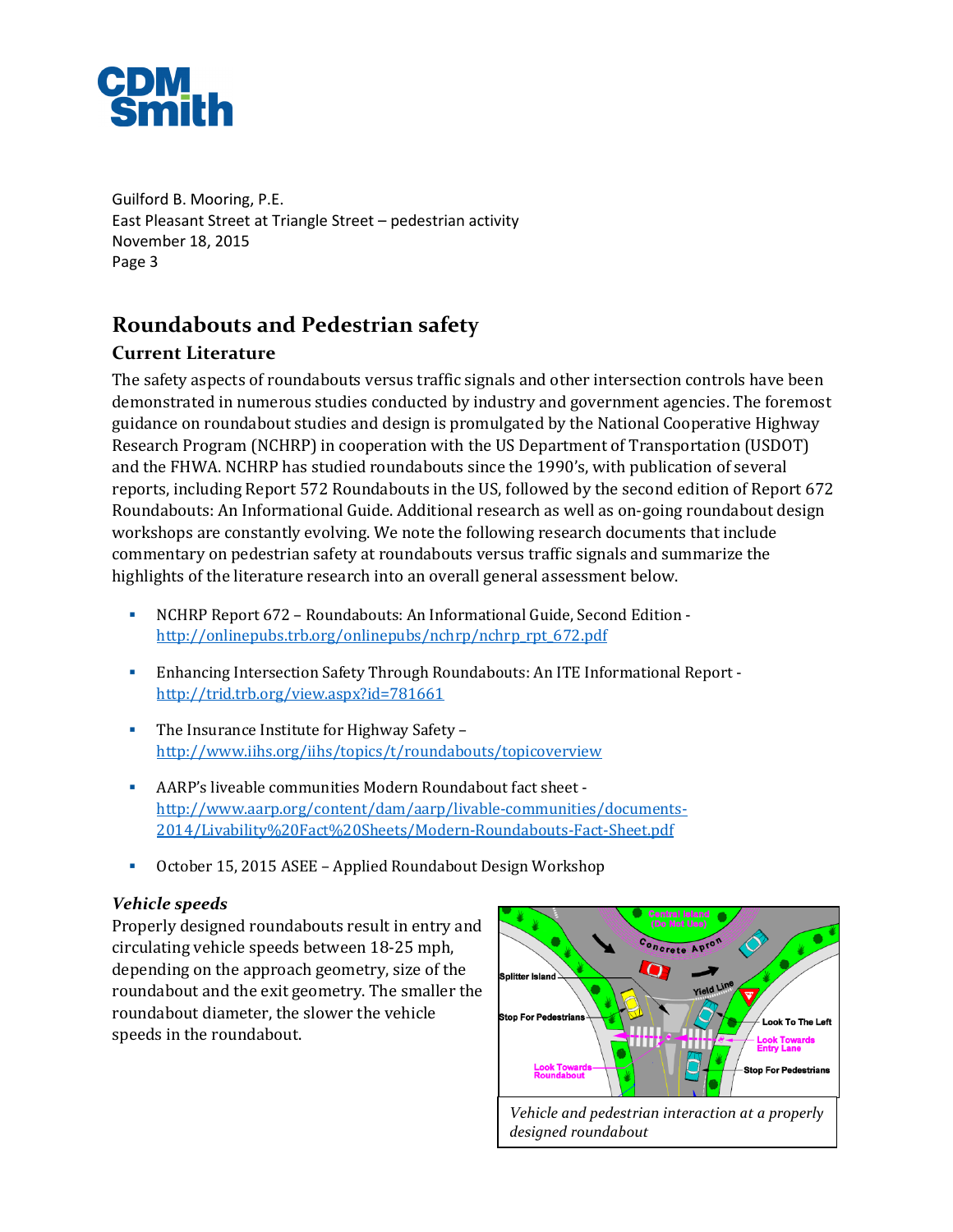

Lower vehicle speeds lead to:

- Better interaction between drivers and pedestrians lower vehicle speeds allow more time for drivers to adjust their behaviors (i.e., drivers are more likely to yield to pedestrians under reduced vehicles speeds) and for pedestrians to adjust their crossing decision.
- Survivability while no vehicle-pedestrian collision is ideal, statistics illustrated in NCHRP Report 672 indicate a "pedestrian is 8 times more likely to die when struck at 30mph than at 20mph".



#### *Pedestrian crossing options*

Pedestrians crossing roundabout approaches typical cross shorter distances and usually need to focus on crossing only one vehicular travel lane at a time. Pedestrians become an inherent part of the intersection; the more pedestrian activity present, the greater the likelihood of drivers yielding to the pedestrians. Under unsignalized or signalized intersections, pedestrians may need to traverse several travel lanes on any one leg of the intersection.

Given shorter pedestrian crossing distances, pedestrians can typically navigate a roundabout crossing in less time than present at a traffic signal. With several lanes of traffic to navigate under traffic signal control, pedestrians could experience longer delay waiting for the appropriate traffic signal phase to cross.

#### *Conflict points*

As illustrated in the accompanying image, traditional intersections can experience over 32 conflict points while roundabouts typically experience far fewer conflict points. Vehiclepedestrian conflict points are typically less at a roundabout than at an intersection because of



*Conflict points for a modern roundabout compared with a standard signalized intersection*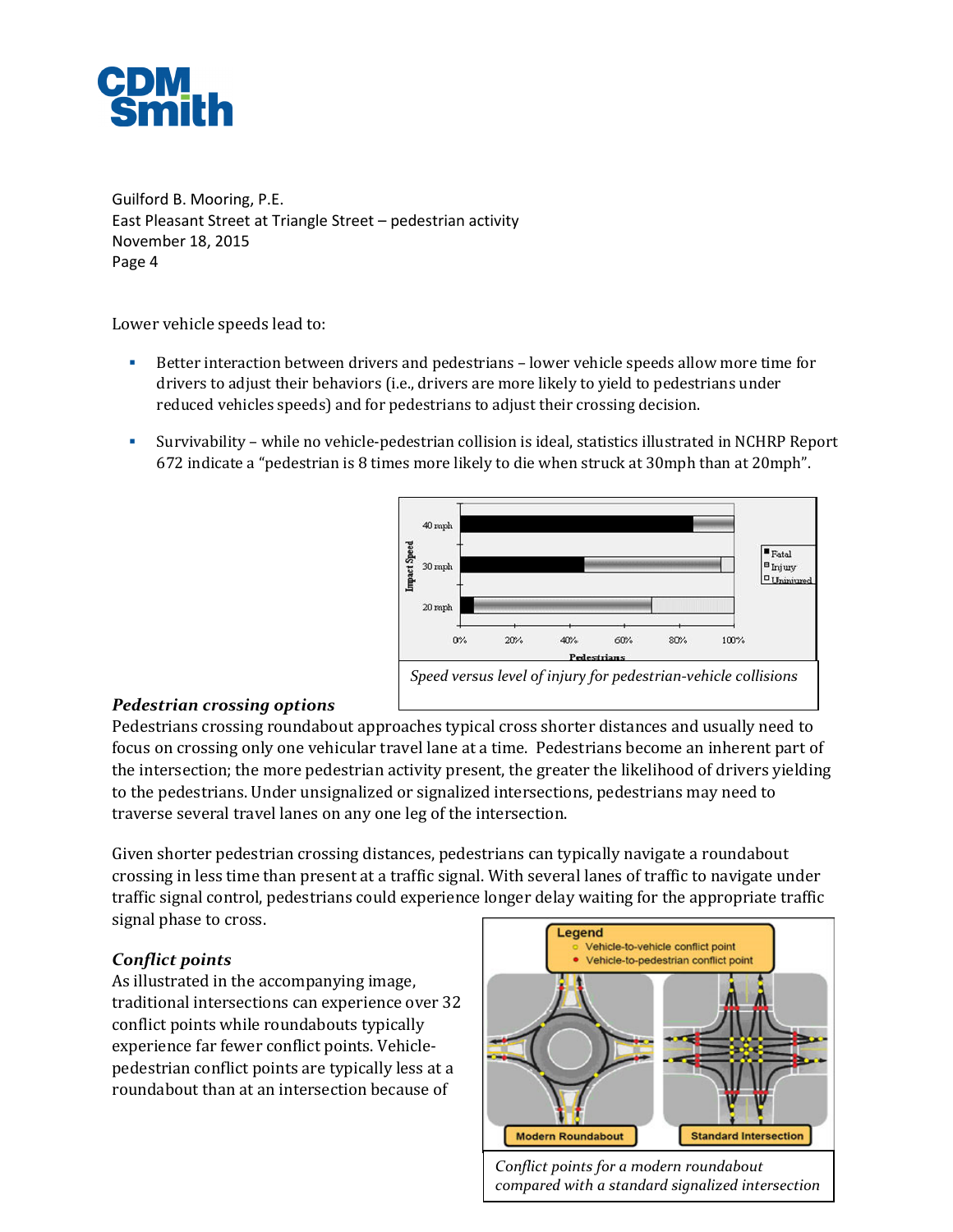

the "one lane at a time" crossing function, shortened crossing distances, and the elimination of leftturn movements.

NCHRP 672 has summarized pedestrian crashes per million trips for roundabouts versus traffic signals; based upon previous studies showing modern roundabouts (newer designs) have less than half the number of pedestrian crashes than traffic signalized intersections.

| <b>Intersection Type</b>                | <b>Pedestrian Crashes per Million Trips</b> |  |  |  |  |  |
|-----------------------------------------|---------------------------------------------|--|--|--|--|--|
| Mini-roundabout                         | 0.31                                        |  |  |  |  |  |
| Conventional roundabout (older designs) | 0.45                                        |  |  |  |  |  |
| Flared roundabout (newer designs)       | 0.33                                        |  |  |  |  |  |
| Signals                                 | 0.67                                        |  |  |  |  |  |

### **Site specific**

The existing intersection is signal controlled with exclusive pedestrian phasing, where all vehicle traffic flow is stopped with red signal phases to allow pedestrians to cross the intersection using the existing crosswalks. The intersection is significantly skewed, with Triangle Street approaches angled approximately 30 degrees, where a typical four legged intersection has approaches closer to 90 degrees (perpendicular). Acute angle intersections typically present issues with intersection sight lines, requiring drivers to look beyond their normal 180 degree vision to look down the skewed approach if turning right on red or during times when the signal is flashing. This condition is exacerbated with the two existing Channelized Turn Lanes (CTL) for the right turns on the northbound and southbound East Pleasant Street approaches.

With these existing intersection geometrics, pedestrians crossing the intersection approaches must be more vigilant in looking for vehicles either turning right on red, violating the signal control or using the CTL's.

While the traffic signal has exclusive phasing and pedestrian push buttons to activate the phase requesting all vehicular traffic stop, pedestrians should and must wait for the phase to come up in the signal cycle. Many pedestrians do not wait and *Existing pedestrian activity at the intersection*

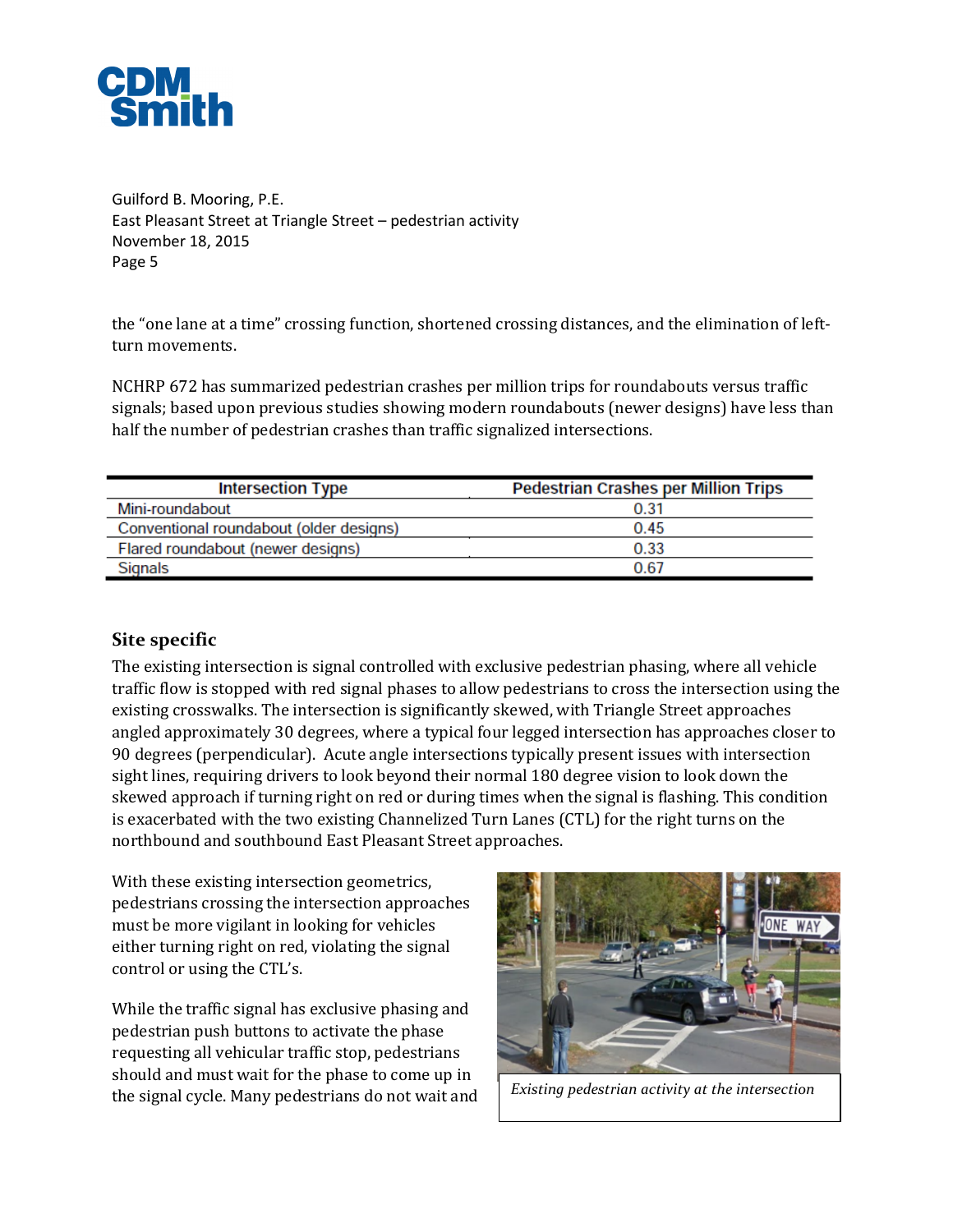

cross anyways at the next opportunity. For pedestrians who do wait, the delay can be upwards of a minute or longer depending on when the button was pushed during the cycle.

As noted above, the pedestrian conflict points present at the intersection are four times more than with a proposed roundabout installation. These potential conflicts include pedestrians in longer cross walks, especially for the skewed approaches. With three lanes on three of the intersection legs, the crosswalks are at least 36-40 feet in length in which a pedestrian will be on the pavement for at least 10 seconds while crossing the leg. In this crossing, they must be wary of both directions of travel if crossing without the signal, and with right turning traffic as well if crossing with the pedestrian signal.

In summary, while the existing signalized intersection has exclusive pedestrian phasing, there are more potential conflicts with vehicles, the intersection approaches are significantly skewed, creating longer crosswalk lengths, and pedestrians may wait up to a minute or longer to cross, increasing the likelihood they will cross without the exclusive pedestrian phase.

#### **Conclusions**

- A traffic signal installation will likely experience a LOS F under future conditions with an exclusive pedestrian phase activated frequently.
- A single lane roundabout will likely be sufficient for anticipated traffic conditions even with the inclusion of a maximum number of pedestrian crossings.
- Studies indicates that a single lane roundabout exhibits a smaller rate of vehicle-pedestrian collisions and associated fatalities due to lower vehicle speeds and reduced pedestrian crossing lengths.
- The existing intersection configuration under traffic signal control has more conflict points between vehicles and pedestrians than a proposed roundabout installation.
- Pedestrians will experience longer delay in crossing the intersection under signalized conditions versus a proposed roundabout installation, due to the number of lanes required to cross under signalized conditions.